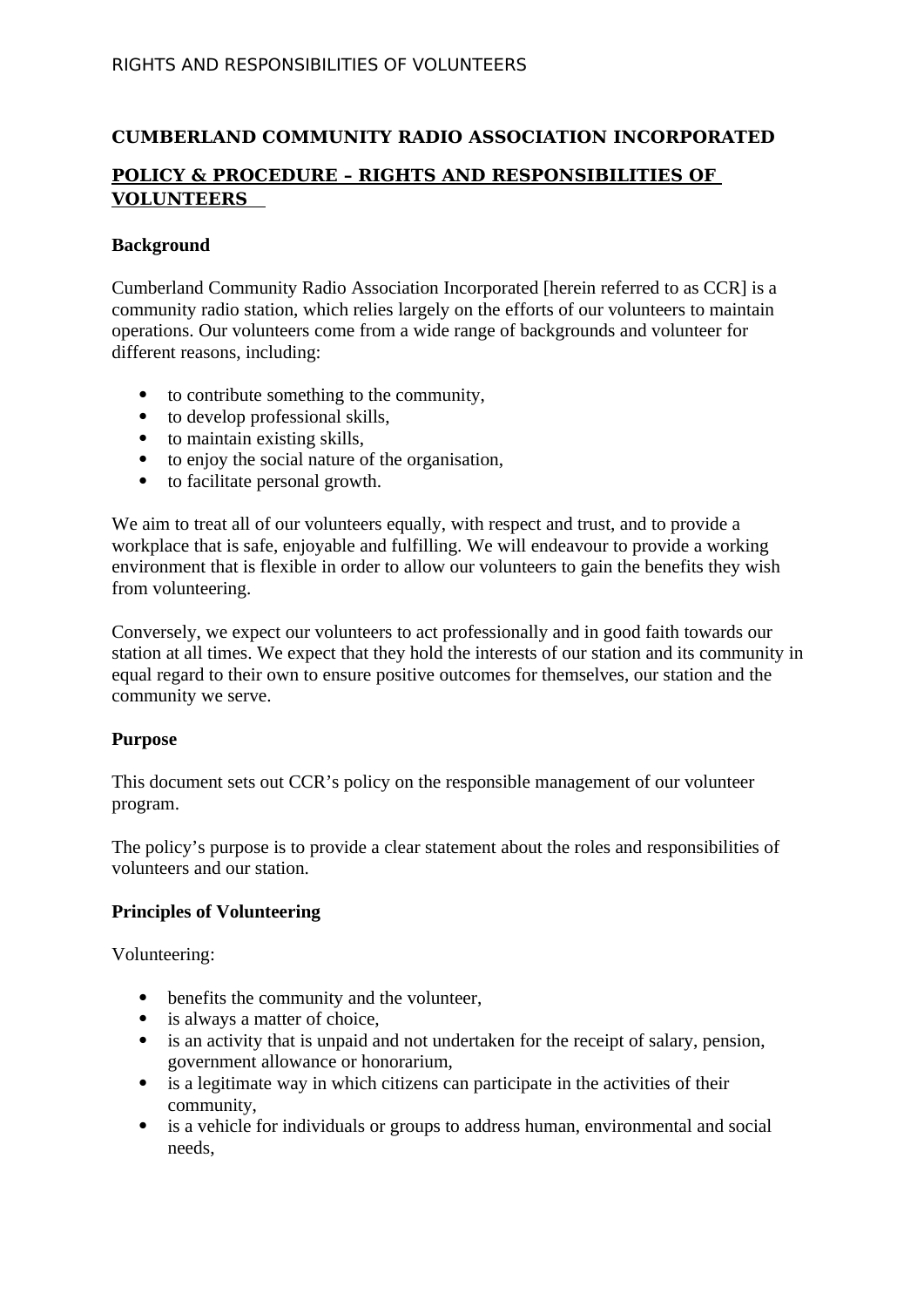- does not replace paid workers nor constitute a threat to the job security of paid workers,
- respects the rights, dignity and culture of others,
- promotes human rights and equality.

# **The rights and responsibilities of volunteers**

The rights of volunteers at CCR. You have the right to:

- be treated as a co-worker,
- suitable assignment with consideration for personal preference, temperament, abilities, education, training and employment,
- know as much about the organisation as possible, its policies, people and programs
- expect clear and open communication from management and staff at all times,
- be given appropriate orientation, introduction and provision of information about new developments,
- sound guidance and direction in the workplace,
- advance notice (where possible) of changes which may affect your work (such as programming changes),
- undertake your volunteer activity without interruption or interference from management, staff or other volunteers,
- a place of work complying with statutory requirements in regard to equal employment, anti-discrimination legislation, the Commonwealth Racial Discrimination Act 1975 and occupational health and safety standards,
- be heard, to feel free to make suggestions and to be given respect for your honest and constructive opinion,
- appropriate insurance cover such as volunteer and public liability insurance,
- appropriate grievance procedures in the event of a dispute and, if necessary, mediation or arbitration to assist with resolving the dispute,
- receive written notification and reasons for suspension/release of services,
- have services appropriately assessed and effectively recognised,
- have training provided that will enable participation at the station at a variety of levels.

# **The responsibilities of volunteers at CCR**

You have the responsibility to:

- have a professional attitude towards your voluntary work,
- be prompt, reliable and productive with regard to commitments and agreements made with [CCR],
- notify the appropriate person if unable to meet commitments,
- accept and abide by station rules,
- understand and adhere to the Codes and maintain familiarity with broadcast laws such as defamation law and the Broadcast Services Act 1992
- not to represent CCR publicly or commercially unless prior arrangement has been made,
- not to bring into disrepute the operations, management, staff or other volunteers of CCR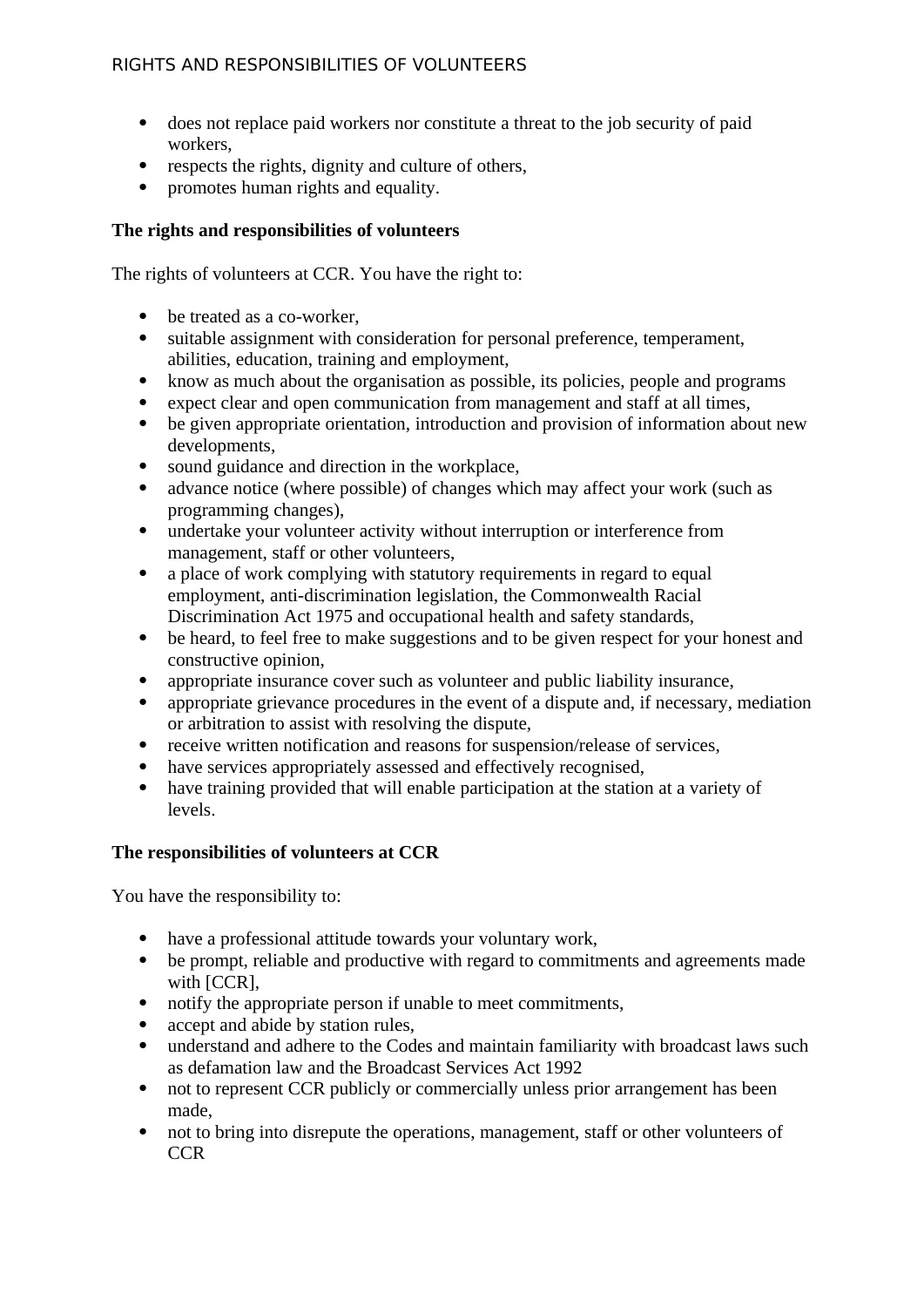## RIGHTS AND RESPONSIBILITIES OF VOLUNTEERS

- treat technical equipment with due care and respect and to notify technical staff of faults and problems,
- undertake to complete a minimum of the basic level of training offered at the station if you are intending to work in any area of programming,
- only use station resources and equipment in carrying out work for CCR and not for personal or private purposes,
- ensure that the station has your current contact details,
- respect the racial and religious backgrounds and the sexual preferences of your covolunteer workers and work to ensure that CCR is a safe work place for everyone,
- contribute to the achievement of a safe, tolerant and equitable working environment by avoiding, and assisting in preventing, behaviour which is discriminatory.

### **The rights and responsibilities of CCR towards volunteers**

CCR has the right to:

- expect your cooperation in working to uphold and maintain the station's mission statement, the station charter and program policies,
- expect you to be familiar with the laws relating to broadcasting, station policies and procedures,
- expect you to be prompt, reliable and productive with regard to commitments and agreements made with CCR
- have confidential information respected,
- make a decision, in consultation with you, as to where your services and skills would best be utilized,
- make decisions which may affect your work,
- make programming decisions in accordance with programming policies and procedures,
- develop, implement and enforce rules, policies and procedures for all aspects of station operation,
- develop and maintain all property and residence of the station,
- provide you with feedback to enhance your programming and broadcasting development,
- expect clear and open communication from you at all times,
- suspend or dismiss you in accordance with station policies and procedures due to contravention of station rules.

CCR has the responsibility to:

- provide you with a work environment which embraces the principles of access and equity.
- value the importance of your role within the organization,
- place you in an appropriate, suitable position and environment,
- give you appropriate tasks in accordance with your strengths, abilities, training and experience,
- provide you with training so that you can expand your expertise and abilities,
- acknowledge your contribution to the station and provide you with the appropriate recognition and/or rewards,
- ensure staff have the appropriate skills required to work with you,
- provide adequate opportunities for formal and informal constructive feedback,